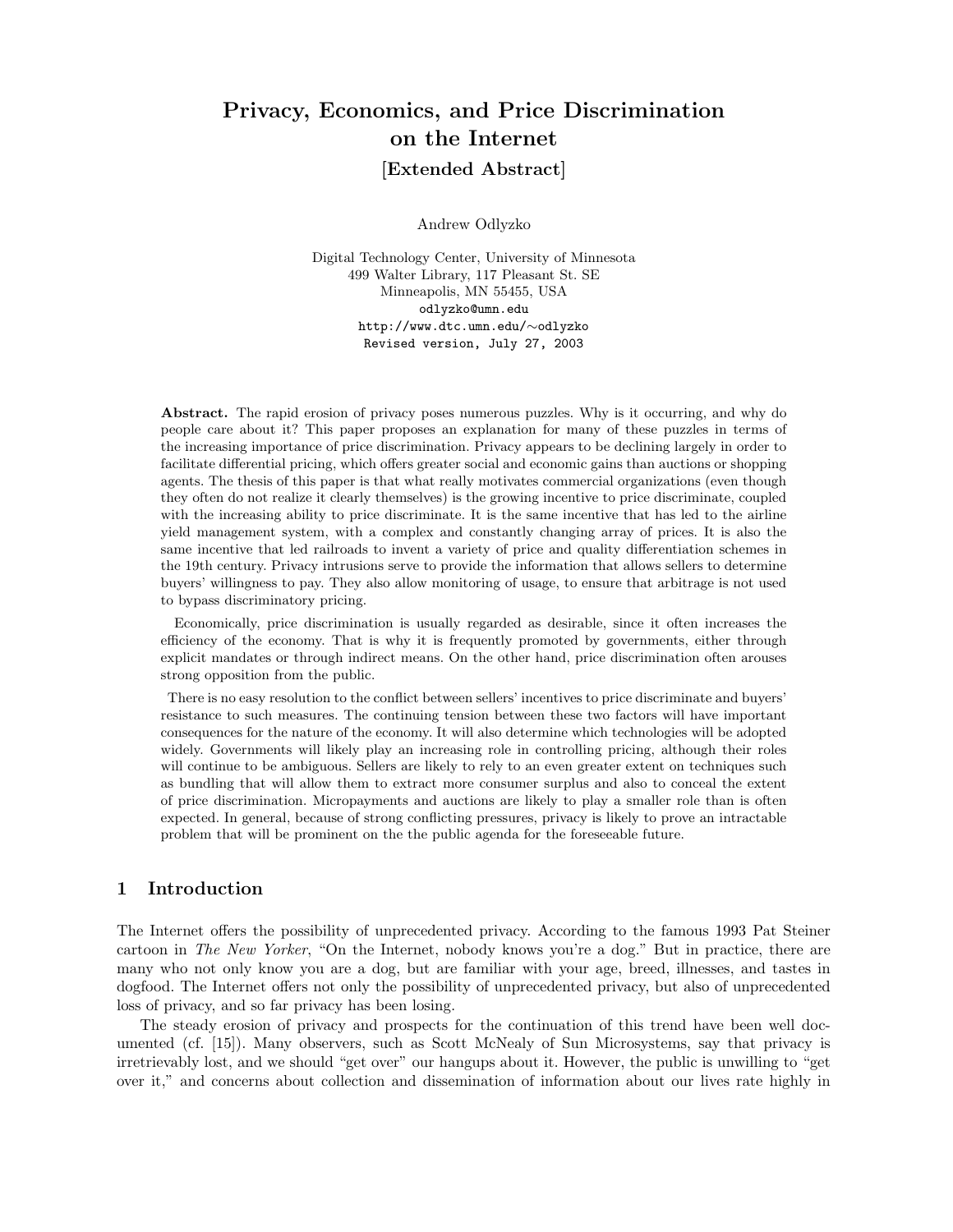opinion polls. Laws and regulations to protect privacy enjoy broad support. There are also novel technologies that attract public attention that can protect and enhance privacy [20]. However, the technologies that are developed and deployed most intensively are those that reduce privacy.

One of the many privacy puzzles is that even though the public shows intense concerns about loss of privacy, it is not doing much to protect itself. Privacy-protecting technologies have not fared well in the marketplace, and very minor rewards are enough to persuade people to sign up for grocery store loyalty programs. So are people being irrationally paranoid, or is there something else that the loss of privacy might bring, that they instinctively fear?

Another puzzle is that so many commercial organizations are actively working to erode privacy. Governments often decrease privacy in attempting to combat terrorism, or tax evasion, or to increase their political control. Criminals invade privacy to make money by using other people's credit cards. Employers monitor their employees to increase productivity. And ordinary citizens, armed with an array of increasingly powerful and versatile tools, such as cameras in cell phones, are beginning to collect massive amounts of information that, if combined and analyzed, could lead to dramatic decreases in privacy [6]. However, most of the data collection efforts so far have come from private enterprises, and are the ones that attract most of the concern and publicity. These efforts are often extremely intrusive, and are extremely widespread. Moreover, they persist in spite of intense public opposition, even though there have not been too many commercially successful exploitations of the information that is gathered. Are the enterprises that engage in these practices irrational?

Many privacy advocates are concerned about the dangers of government control, limitations on freedom of speech, and related political factors. However, most of the pervasive privacy erosion is coming from the private sector, which is interested primarily in its customers' money, not control of their behavior. The standard explanation is that better information allows merchants to target ads better, thereby saving expense for the merchants and the trouble of discarding unwanted material for the customers. However, that explanation does not seem to be sufficient. For one thing, the effectiveness of ads is limited, and in particular online ads' response rates have been dropping recently. Advertising spending has been a fairly stable fraction of the economy for many decades, and is not likely to change.

The thesis of this paper is that the powerful movement to reduce privacy that is coming from the private sector is motivated by the incentives to price discriminate, to charge different prices to various customers for the same goods or services. Erosion of privacy allows for learning more about customers' willingness to pay, and also to control arbitrage in which somebody who might face a high price from a seller buys instead from an intermediary who manages to get a low price. The key point is that price discrimination offers a much higher payoff to sellers than any targeted marketing campaign. Adjacent seats on an airplane flight can bring in revenues of \$200 or \$2,000, depending on conditions under which tickets were purchased. It is the potential of extending such practices to other areas that is likely to be the "Holy Grail" of ecommerce and the inspiration for the privacy erosion we see. For it is the privacy intrusion represented by airplane tickets being non-transferable contracts with named individuals that enables airlines to practice yield management in the extreme form it has reached. (The requirement that passengers show government-issued identification cards before boarding, another privacy-eroding measure, plays a key role in making this effective.) When the sellers have less information about buyers, and less control over resale, possibilities for differential pricing are more limited, but even so, they are increasingly being exploited. For example, Dell Computer is doing this extensively [23]:

One day recently, the Dell Latitude L400 ultralight laptop was listed at \$2,307 on the company's Web page catering to small businesses. On the Web page for sales to health-care companies, the same machine was listed at \$2,228, or 3% less. For state and local governments, it was priced at \$2,072.04, or 10% less than the price for small businesses.

The dynamic pricing practiced by Dell has many more components, and it is indeed making the economy more efficient. As is described in [23], Dell has record low overhead costs, is a consistent leader in price cutting, and can satisfy customer demands with record speed and flexibility. Yet price discrimination appears to be a substantial part of the Dell success story. It is easy to understand why. Dell operates in a commodity market, with low net margins. Obtaining an extra 10% from a particular buyer is likely to be much more important for the bottom line than better targeted advertising.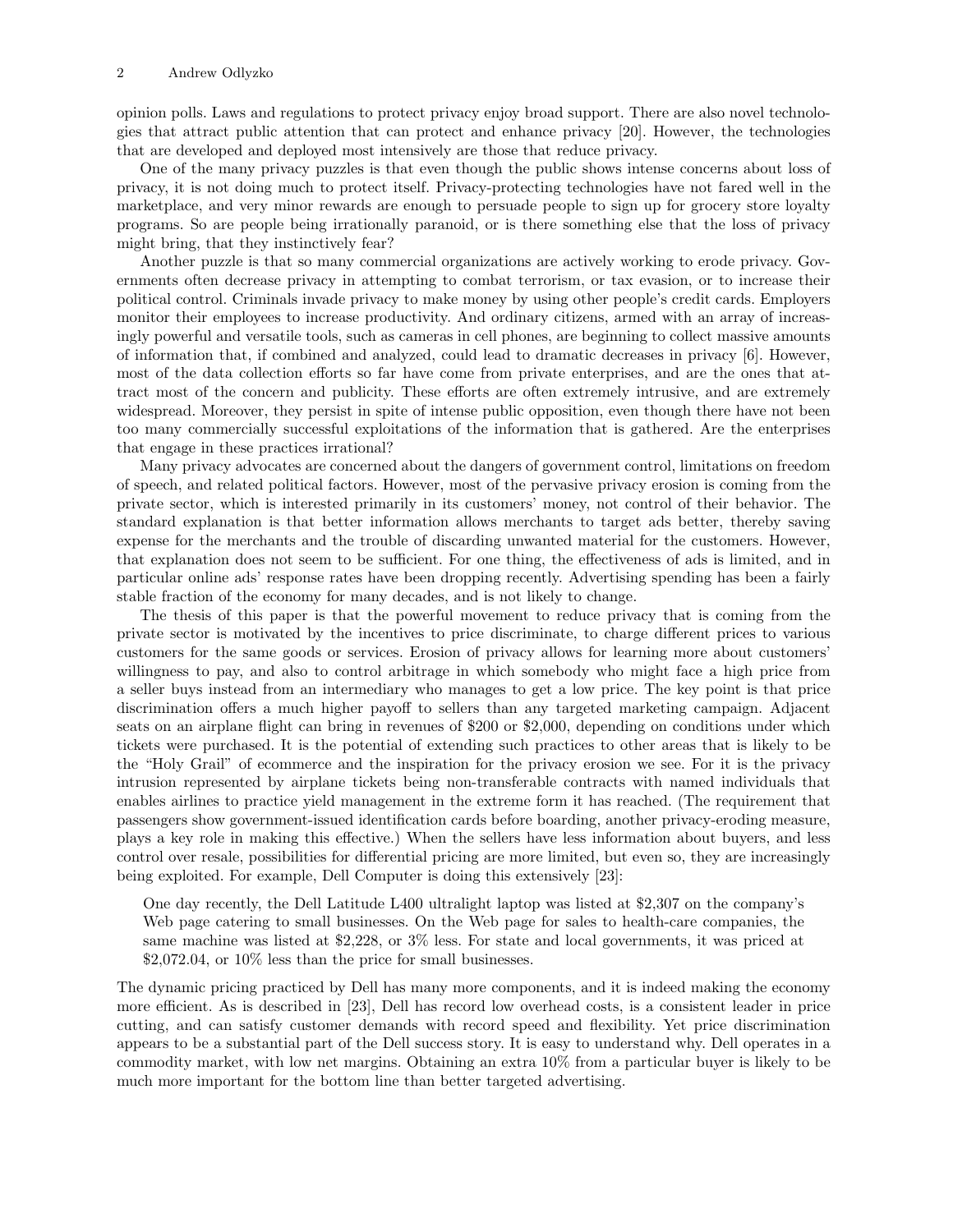In general, discrimination has a very negative connotation in our society, and various forms of it, in particular those based on age, gender, race, and religion, are illegal. However, price discrimination is an ancient technique that is widespread in the economy, although it is often disguised to avoid negative public reactions. It is frequently supported by government as a matter of public policy, sometimes explicitly, more often implicitly. The underlying reason is that standard economic arguments show that "generally, discriminatory prices [are] required for an optimal allocation of resources in real life situations" (p. 1 of [30]). Moreover, price discrimination is likely to play an increasing role in the future, for two main reasons. One is that an increasing fraction of the costs of producing goods and services consists of fixed one-time charges, with low marginal costs. (As an example, a software program might cost hundreds of millions of dollars to develop, but can be distributed at practically zero cost over the Internet.) The other reason is that modern technology is making it possible to price discriminate. For example, Coca Cola was discovered in 2000 to be experimenting with soda vending machines that would raise prices when temperatures were high. It might have wanted to do this in the past, but the technology was not available. Similarly, booksellers were in general not able to tell much about their customers in the past, while Amazon.com can.

The thesis of this paper is that the incentives to price discriminate and the increasing ability to do so are among the key factors in the evolution of our economy. The arguments in favor of this thesis are supported by a variety of examples. Some are recent, such as the evolution of yield management techniques in the airline industry. Some are older, such as the evolution of 19th century railroad pricing.

19th century railways will be cited extensively in this paper. They have often been compared to the Internet, usually as examples of revolutionary technologies that led to booms and crashes. There are indeed striking similarities in these areas [27]. However, the most relevant comparison between the Internet and railways is likely to be in the area of pricing, a comparison that apparently has not been made before. The railways, like much of modern economy, especially that related to the Internet, faced very high fixed costs and low marginal costs. This produced strong incentives to price discriminate. The information technology of the 19th century allowed railways less freedom to price discriminate than airlines have today, though. Still, they did manage to price discriminate on a grand scale. The way society reacted then to such discriminatory practices may allow us to predict how our society will react to the spread and intensification of price discrimination that the Internet facilitates.

The incentives to price discriminate are likely to overcome the trend towards the type of dynamic pricing that is normally associated with claims of the "New Economy." The standard predictions there (cf. [4]) are of widespread use of auctions, shopping agents, and related techniques. Priceline.com, eBay, and the myriad of B2B and B2C exchanges were supposed to be the forerunners of the new future. They were expected to bring back the art of haggling, and by better matching of supply and demand, as well as by lower transaction costs, to produce a significantly more efficient economy. They are growing, but their progress has been disappointing to their early proponents. The drive for price discrimination offers a partial explanation. If transactions are conducted anonymously, it is hard to tell how much a buyer is willing to pay. One can try to set up auction mechanisms to do that, but it is hard. It is easier and more productive to just charge more to those able to pay more, if one can. Note that governments do not collect taxes by sending their software agents to negotiate with those of the taxpayers. Instead, tax agencies use their coercive power to find out how much people earn, and then extract a large share.

That privacy-reducing measures are induced by the drive to price discriminate does not imply that the people designing or implementing those measures think of their work this way. Enterprises generally try to optimize their state by making small incremental changes within the confines of their technological, economic, and legal environment. It is usually only when we step back that we can say it was the social and economic advantages of price discrimination that shaped the choices faced by the decision makers. 19th century railroad managers who set freight rates and late 20th century American college administrators who decided on tuition fees were not aiming to price discriminate. They did what seemed best for their institutions, it's just that their decisions led to increasing price discrimination. The managers who today invest in privacy eroding data collection systems are likely also often not thinking consciously about price discrimination. Instead, they are acting on the hope that the information they gather can be used to increase their enterprises' profits. Usually what they have in mind for early applications are relatively mild departures from traditional business practices [33]. As they gain experience, better tools are developed,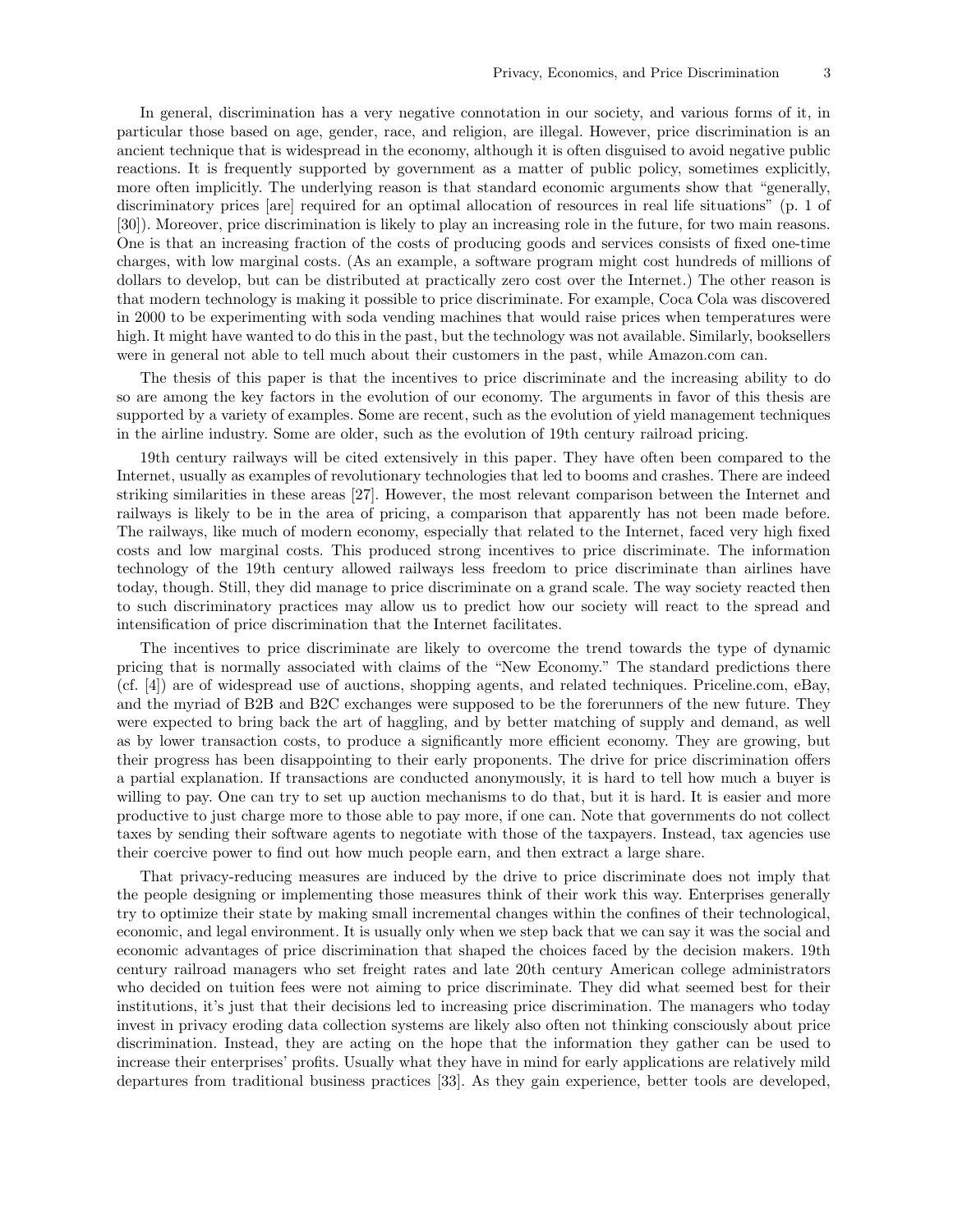and general business practices change, their methods will evolve. The logic of price discrimination is likely to lead them eventually to techniques that will be much more overtly discriminatory.

The "New Economy" visions of [4] represent fairly small departures from the usual practices in the current "Old Economy." Auctions and automated shopping bots are well known, and fit well the standard economic models. Their spread, predicted in [4], does not require any major revisions of the economic canon. On the other hand, spread and intensification of price discrimination are likely to lead to major changes in thinking about economics, law, and public policy. "First degree" price discrimination, in which the buyer is charged his maximal willingness to pay, has long been treated in the literature as an unattainable ideal. Erosion of privacy and improved IT systems will enable a close approximation to this ideal to be achieved. Further, the presence of price discrimination in a market traditionally has been seen as a sign of monopoly power on the part of sellers. More competition has been regarded almost universally as a cure. However, there have always been some contrary examples, in which intensification of competition led to an increase in differential charging. As such examples proliferate, major revisions in the doctrine governing actions of courts and regulators will be required.

The logic of price discrimination suggests a future drastically different from the anonymous shopping agents of [4]. Instead, it leads to an Orwellian economy in which a package of aspirin at a drugstore might cost the purchaser \$1 if he could prove he was indigent, but \$1,000 if he was Bill Gates or simply wanted to preserve his privacy. Such a future would justify the efforts that enterprises are putting into destroying privacy. It would also show that the public's concerns about privacy are well-founded, since current and historical precedents strongly suggest such a future would be resented. In practice, we are not likely to see this future any time soon. However, we will be catching an increasing number of glimpses of it, as enterprises move to exploit the opportunities that differential pricing offers.

The notion of a market price is very powerful, and underlies much of the theoretical framework of economics. Prices that depend on the buyer would require a complete rethinking of that framework. All those nice intersecting supply and demand curves would have to be replaced by more complicated constructs.

While the incentives to price discriminate are likely to be among the most powerful forces shaping our economy, the extreme Orwellian forms outlined above are not likely to appear, at least not soon. There are strong countervailing factors which are likely to slow the spread of overt price discrimination and push it into concealed forms. One such factor is arbitrage, in which buyers who secure low prices sell to those who are faced with high prices. For effective price discrimination, that method has to be circumvented. Airline yield management is as effective as it is because a ticket is a contract for carriage of a specific person, and is not transferable. In other areas, accepted practices and often laws have to be changed. That, however, requires time.

Another, even more important factor slowing the spread of price discrimination comes from behavioral economics. People do not like being subjected to dynamic pricing. There is abundant evidence of this, as shown, for example, in reactions to airline yield management and the moves to extend such practices to other areas. Yet more evidence can be found in the reactions to 19th century railroad pricing, reactions that dominated politics at the end of that century in the U.S.. Even in the days when racial, age, gender, and other types of discrimination were not just widely practiced, but respectable, price discrimination aroused strong opposition. Such reactions are still common.

The public's dislike of price discrimination will be combined with new tools for detecting price discrimination. These tools are products of the same technologies that enable sellers to practice differential pricing. (The recent Amazon.com experiments with variable pricing were noticed and publicized almost immediately.)

The result is likely to be that price discrimination will grow, but in a concealed form. Stress will be on tactics such as bundling and loyalty programs, which tend to disguise the actual price that is charged. This means that auction mechanisms and micropayments are likely to be used in very limited situations. On the other hand, there will be continued pressure to erode privacy in order to find out just what the willingness to pay is, as well as to control how products and services are used. Thus privacy will continue to erode.

Price discrimination is often just one of many factors that lead to deployment of new technologies or business models. Thus it is often hard to tell just how important differential pricing is in various situations.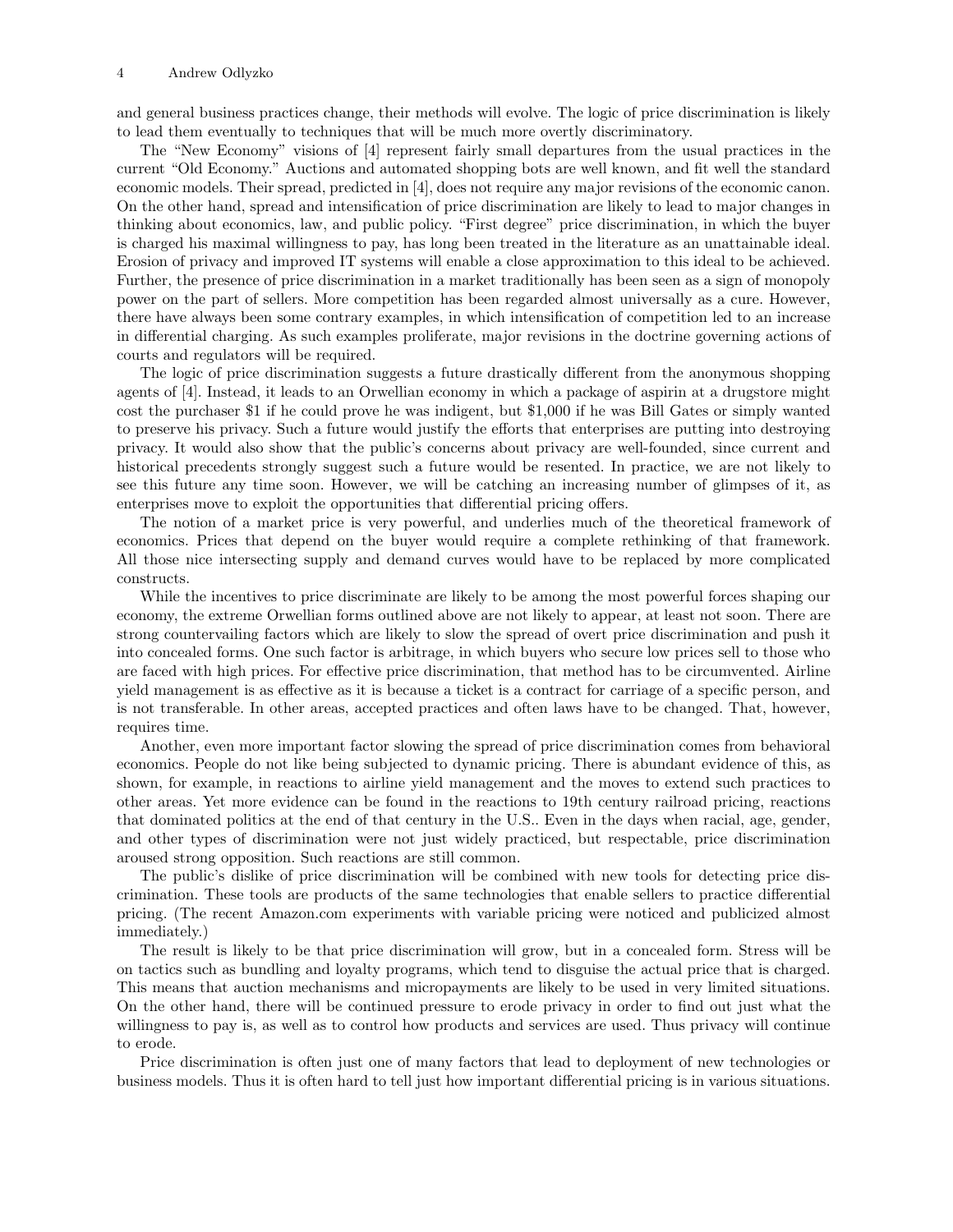However, it is likely to be among the most important motives in the growth in Digital Rights Management (DRM) schemes, as well as in the spread of licensing as opposed to outright sales, and in tying arrangements, such as security techniques that enable a printer to work effectively only with cartridges from that printer's manufacturer [2]. Price discrimination is clearly the main (although usually hidden) issue in the discussions of the future of the Internet, including the prospects for retaining the "end-to-end" principle. The debates about open access and peering are really about the extent to which differential pricings should be allowed. (The issue there, as it had been on the telephone network, on railways, and even on canals before that, is whether the carrier should be entitled to charge twice as much for transmission of a hit movie as for an obscure one.)

Governments are often expected and pressured to act to preserve privacy. Of course, governments are among the main privacy violators, in pursuit of either tax revenues or criminals. Still, those incentives are well understood, and at least in democratic societies can be controlled by the public. Thus there is still widespread hope that governments can be persuaded to limit privacy intrusions by the private sector. However, government roles in this area have been and likely will continue to be ambiguous. The problem is that price discrimination often does provide real measurable gains for social and economic welfare. It is not just a measure for increasing profits of sellers, as is often suspected (e.g., [1]). Increased price discrimination is often associated with increased competition as well as increased economic activity, and works to decrease profits. That is what happened in the 19th century, and induced the railroads to welcome regulation. This profit-decreasing but welfare-increasing effect of price discrimination is likely to keep regulators and legislators from interfering too much with the privacy-eroding measures that facilitate it.

This paper is just an extended abstract. Because of space and time limitations, only the basic outlines of the evidence and arguments for the main thesis are presented here. For more details, see [26–28]. Those papers also contain acknowledgements to the many people who have helped me with comments and references.

There are many recent papers related to the work that summarized in this paper. Here I mention just a few, with fuller references in [26–28]. In particular, the main thesis about the importance of price discrimination and its relation to privacy erosion was already mentioned in [24], although only briefly. Many of the general points about the desirability of price discrimination have been made, for example in [10, 18, 34, 39]. That privacy erosion is leading to differential pricing is also increasingly recognized, cf. [1]. That price discrimination can arise in a competitive environment is also becoming recognized in the literature [21]. The most novel element in this paper appears to be the connection with 19th century railroad pricing.

# 2 The important role and prevalence of price discrimination

Price discrimination is one of the basic concepts in microeconomics. For comprehensive surveys of the literature, see [30, 38]. A shorter and easier to obtain treatment is available in [39]. Here I just present a simple example which explains why price discrimination is economically and socially desirable. Suppose that Charlie is a consultant, and two potential customers, Alice and Bob, are interested in getting him to write a report on implementing digital cash. Suppose also that Alice is willing to pay \$700 for such a report, while Bob is willing to pay \$1,000. Suppose also that Charlie's cost (which is likely to be the opportunity cost, for example the price that will persuade him to write the report as opposed to going to the beach) is \$1,500. If Charlie has to charge the same price to both Alice and Bob, the report will not get written. Any price up to \$700 per copy will persuade both Alice and Bob to buy, but will bring in at most \$1,400, which will not be enough to get Charlie to do the work. Any price between \$700 and \$1,000 will only attract Bob as a buyer, and again will not bring in the required \$1,500, and any price above \$1,000 will find no buyers at all. On the other hand, if Charlie can sell the report to Alice for \$650 and to Bob for \$950, then by conventional economic arguments everybody should be happy. Charlie will collect \$1,600, more than the \$1,500 that makes him indifferent between writing the report and surfing, and so should be satisfied. Alice and Bob will each get the report for \$50 less than they are willing to pay, and so both should also be happy. Thus a transaction with differential pricing will make everybody better off.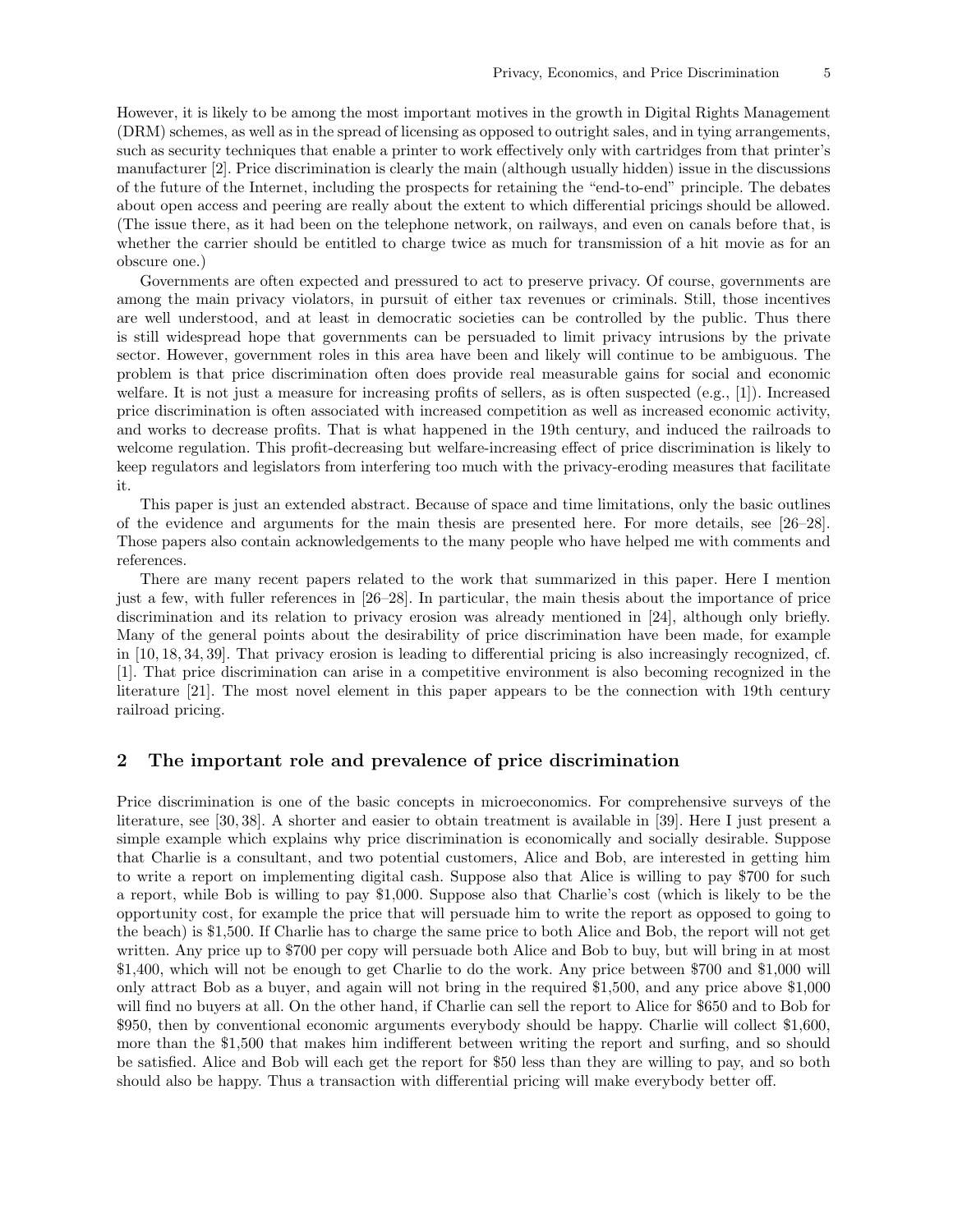The example shown above does suffer from the usual limitations of toy economic models, but it does demonstrate the essential features of differential pricing, and how it can make everybody better off, at least in the standard economic model. In particular, Charlie has to have at least some idea of what Alice and Bob are willing to pay (so no anonymous shopping agents, please), and a way to keep Alice from reselling the report. Thus privacy and first-sale doctrine have to be limited.

In practice, sellers have usually solved the problem of determining customers' willingness to pay and at the same time avoided the fairness issue through versioning. Almost identical products are sold at differing prices, although production costs are almost the same. A standard example is that of hardcover versus paperback editions of books. Such versioning will be treated in the next section. Here I just present some examples of essentially pure price discrimination.

Senior citizen and student discounts are a well known type of price discrimination. A much less obvious form is that of periodic sales in stores, which serve to discriminate between informed and patient buyers and the rest [37]. Price-matching offers (in which a store promises to match any competitor's price) play a similar role [8].

Another visible example of price discrimination is in scholarly journal publishing. For several decades, both commercial and nonprofit publishers have been charging libraries far more than individuals for the same journal. Usually, though, all libraries were charged the same rate. As scholarly journals move online, the incentive to price discriminate and the ability to do so are both growing. As a result, we are seeing dramatic growth in differential pricing. For example, unlimited usage site licenses for the online edition of the Proceedings of the National Academy of Sciences for 2004 will range from \$250 to \$6,600 per year, depending on the size and nature of the subscribing institution.

An example of the evolution of scholarly publishing is offered by the JSTOR project,  $\langle \text{http://www.jstor.org}\rangle$ . It is a nonprofit organization that makes available electronic versions of old issues of scholarly journals. The pricing for U.S. educational institution varies by a factor of more than four. For non-U.S. educational institutions, the pricing is more involved. It is worth quoting from the description on the JSTOR Web page:

There is no equivalent to the Carnegie Classification for grouping academic institutions outside of the United States. Nevertheless, just as we have done with the U.S. fee structure, we aim to match the contributions non-U.S. institutions make to the value they derive from participation. Through analysis of JSTOR usage and collecting patterns at participating libraries, we have developed a methodology for setting value-based fees for libraries around the world. Institutions are first placed into JSTOR classes ranging from Very Large to Very Small. Fee levels are then set taking into account the relative value of the JSTOR journal titles to the higher education community in the country as well as the local availability of fiscal and technological resources.

Note the explicit statement of the goal to charge in proportion to the value received. Note also that the estimation of this value is done partly based on studies of JSTOR usage patterns. Such usage data was simply not available in the print world. Thus more information about customers (less privacy) provided by modern technologies leads to more price discrimination.

JSTOR is a monopolist in that its content is usually available electronically only from JSTOR. However, it does compete in the information delivery market with the print journal copies that its client libraries often have available on their shelves, with commercial information systems, and with other publishers offering content that is not identical, but which often can be used instead of that in JSTOR. The result is that the scholarly information system is becoming more efficient, with costs going down, and quality and quantity of available material increasing. In the process, though, price discrimination is becoming more important and also more explicit.

Profit-making enterprises have the same incentives to price discriminate that non-profits like JSTOR do. However, they essentially never explain in detail the rationale for their pricing decisions the way JSTOR does. Thus it is necessary to infer their goals from the price and volume information that one can obtain. There is an extensive literature in economics on this subject. In most cases enterprises in the past did not have the detailed usage information that JSTOR is collecting. Still, that did not prevent some sophisticated schemes from being developed. Many examples are presented in [30, 38]. Here I note a few additional and interesting ones.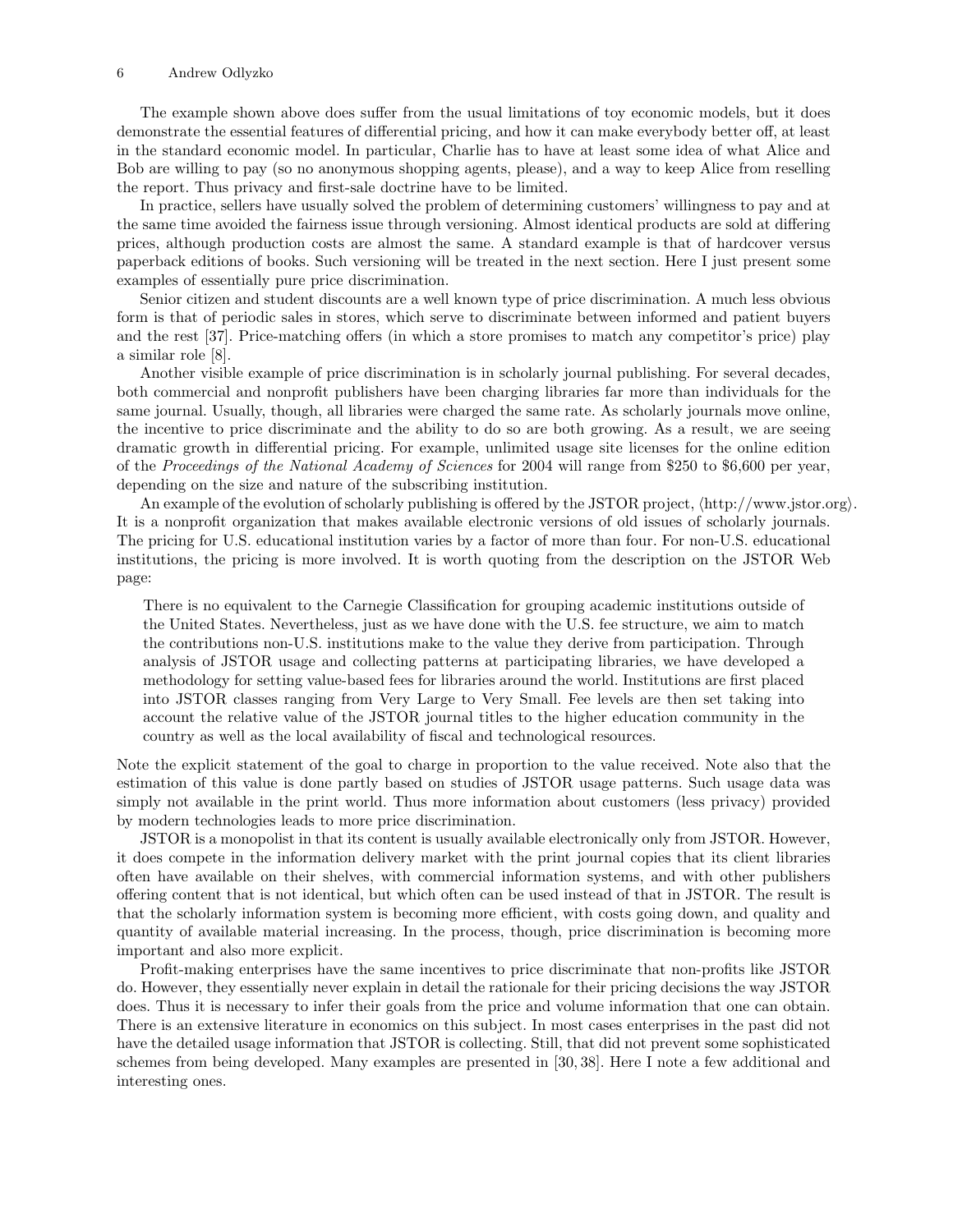Some instances of price discrimination are not visible to the public, except through indirect effects. For example, gasoline wholesalers in the U.S. charge gas stations prices that depend on the "zones" where the stations are located, zones that often contain just a single station [3]. The price differences within a single state approach 15%, far exceeding differences in distribution costs. They help explain why the car-owning inhabitants of New York City (who are on average more affluent than those in the rest of the country) pay far more for gas than those in rural areas of New York State. While it is not known publicly how prices for different zones are derived, one can expect that they are based on prior experience, presence of competition, and demographics of a zone, the last provided in great detail by U.S. Census Bureau.

The last few examples underline the important role that information about customers plays in making price discrimination effective. At an extreme, income tax relies on taxpayers providing detailed financial information, and is enforced by the coercive power of the government.

A very interesting example is that of U.S. private colleges. These educational institutions have high tuition and fees, typically around \$25,000 per year in 2001 among the more selective schools. (Room and board costs are additional.) However, all these schools offer financial aid to students, and in some of them, the amount spent on aid (which is determined overwhelmingly on need) comes to about half of the tuition revenues. In essence these institutions are practicing price discrimination on a massive scale, charging according to their estimates of what the students' parents can afford. Parents can preserve their full financial privacy, but at the cost of paying the full tuition.

There are several important features to this system. One is that competing colleges are all driven by the incentives to price discriminate towards very similar pricing policies. Another important factor is that the massive privacy violation involved in allocating student aid is abetted by the government. Parents usually have to fill out federal forms to obtain aid for their children. Fraudulent filings are subject to federal criminal penalties, and are not just a matter of a civil dispute between the college and the parents. Thus the government assists educational institutions in price discrimination. This is, of course, done in the interests of social welfare. However, much of the price discrimination by private institutions furthers social welfare. That is why we can expect governments' role to be ambiguous. They will be trying to respond to citizens' demands for privacy protection, and at the same time trying to facilitate sellers' price discrimination.

Public universities are also being drawn towards greater price discrimination. A widely noted article by Mark Yudof [40] explained how demographic and other trends are leading to decreased state support for higher education. At the same time, the costs of supporting educational and research activities are rising, and so is their value to society. The likely response, predicted by [40] and observed in recent rounds of budgeting, is a continued push to raise tuition. However, to continue fulfilling their core mission of educating the states' youth, financial aid will have to be provided for the needy. Thus without aiming to do so, public universities are also being pulled into increasingly discriminatory pricing.

Incentives to price discriminate are just one element that goes into price setting, and it is often hard to determine their role. For example, airlines charge extremely high fares for passengers who buy tickets just before departure. On the other hand, they offer considerably reduced "bereavement fares" for trips to funerals (at a cost in privacy, since passengers taking advantage of such fares usually have to tell who is being buried, where, and so on). Are they being charitable, are they trying to get good publicity, or are they price discriminating (since many of the funeral attendees are likely not to be too closely associated with the deceased, and so might be quite price sensitive)? We don't know, and it is possible that the airlines themselves do not know precisely how much various of these factors enter into their calculations. In economic analyses of price discrimination, a particularly sticky issue is that of "joint costs." Space constraints prevent a thorough treatment here, but it should be noted that joint costs can be used to explain many instances of what seems to be price discrimination. However, as differential pricing intensifies, it becomes clearer that price discrimination is usually the main motive. As an example, on February 27, 2002, I obtained the following prices from the Web site of Continental Airlines for advance purchase round trip tickets:

- from Minneapolis to Newark, NJ on Wednesday, March 20, returning Friday, March 22: \$772.50
- from Minneapolis to Newark, NJ on Wednesday, March 20, returning Wednesday, March 27: \$226.50
- from Newark, NJ to Minneapolis on Friday, March 22, returning on Wednesday, March 27: \$246.50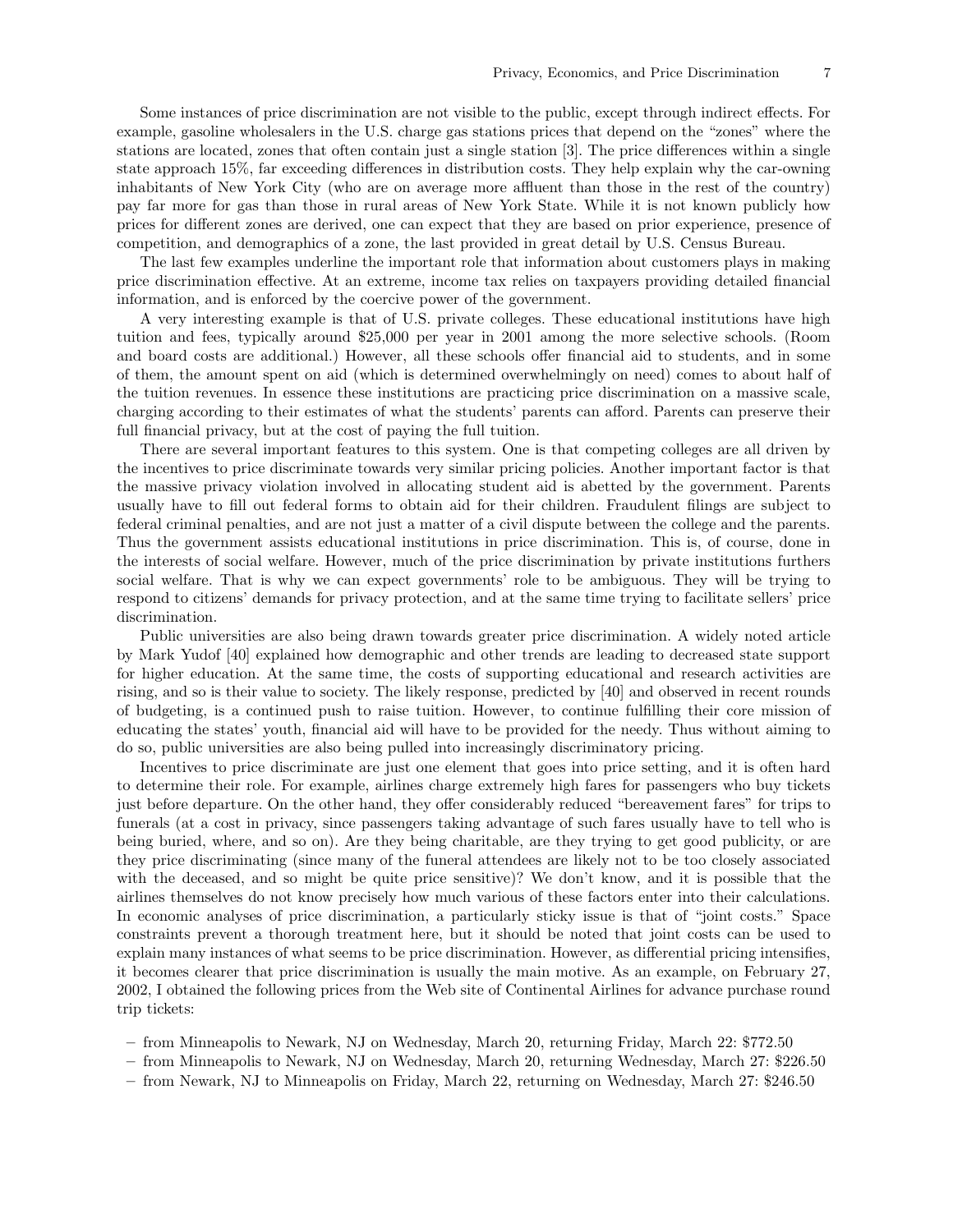By buying the second and third tickets, and using just the first half of each, I could have saved almost 40% compared with the cost of the first ticket. Pricing structures that make such maneuvers possible are easiest to explain as coming from the desire to obtain more revenue from business travelers who are the ones most likely to make short mid-week trips. Any explanation in terms of joint costs would be very artificial.

The purchase of the second and third tickets would have violated the conditions of the Continental contract, but it is hard for the airline to enforce it. One ticket could have been bought by A. Odlyzko, the other by Andrew M. Odlyzko. As long as separate credit cards were used, and frequent flyer information was not provided on one of the purchases, Continental would not have had a way to prevent this. However, in the post-9/11 era, there is talk of setting up a unified database of travelers. Such a database, perhaps with biometric elements, probably would not do much to stop terrorism. However, if made available for commercial use, it could enable airlines to enforce their contracts. Again, a decline in privacy would enable more intensive price discrimination.

In this brief note I will not discuss legal issues, except to note that various types of price discrimination are legal. "Zone pricing" for gasoline has been upheld repeatedly by the courts, and landlords have won lawsuits filed by lawyers they refused to rent apartments to. (Thus it is legal to discriminate against lawyers!) On the other hand, many cities in the U.S. have enacted ordinances making it illegal for drycleaning establishments to charge more for laundering women's shirts than for men's shirts. This shows the danger in practicing price discrimination. Pigou already noted that a monopolist has to be careful in setting a pricing policy (p. 250 of [31]): "... since a hostile public opinion might lead to legislative intervention, [the monopolist's] choice must not be such as to outrage the popular sense of justice." Price discrimination is extremely tempting, and increasingly feasible, but it is like playing with fire.

# 3 Versioning and damaged goods

The practical problem is how to price discriminate effectively. Buyers are naturally reluctant to say how much they are willing to pay. In the past, technology for price discrimination was very limited, as purchasers had effective privacy. The standard way of overcoming this problem is through versioning, as is done with books. Hardcover books sell for more than paperbacks, far more than the cost difference justifies, and are usually available a year or so earlier. This induces the readers who are impatient or who care about nice hardcover volumes to pay more. Such versioning has been going on for ages, but it became much more noticeable and was first studied systematically in the middle of the 19th century, in connection with railroads. There is a memorable and oft-quoted 1849 passage on this subject by Jules Dupuit [12]:

It is not because of the few thousand francs which would have to be spent to put a roof over the third-class carriages or to upholster the third-class seats that some company or other has open carriages with wooden benches. What the company is trying to do is to prevent the passengers who can pay the second class fare from traveling third class; it hits the poor, not because it wants to hurt them, but to frighten the rich. And it is again for the same reason that the companies, having proved almost cruel to the third-class passengers and mean to the second-class ones, become lavish in dealing with first-class passengers. Having refused the poor what is necessary, they give the rich what is superfluous.

Railroads did indeed behave literally the way Dupuit describes. They even put third class carriages in front of the train. The expectation was that anyone willing to deal with cinders in his hair and eyes was indeed so desperately poor that he could not be induced to pay more than third-class fare. And that is the inefficiency induced by versioning. It would have been much more efficient as well as kinder for railroads to provide better seats and simply charge passengers according to their willingness to pay. However, railroads did not have any way to determine that willingness in those days.

The incentive to price discriminate leads even to extreme versions of versioning, in which extra costs are incurred in order to make a product less serviceable. This is known as the "damaged goods" approach, and appears to be used with increasing frequency [11]. A classic example is provided by the IBM Laser Printer and Laser Printer E of 1990. The latter cost less, printed at half the speed of the former, and differed from it in having an extra chip that slowed down processing.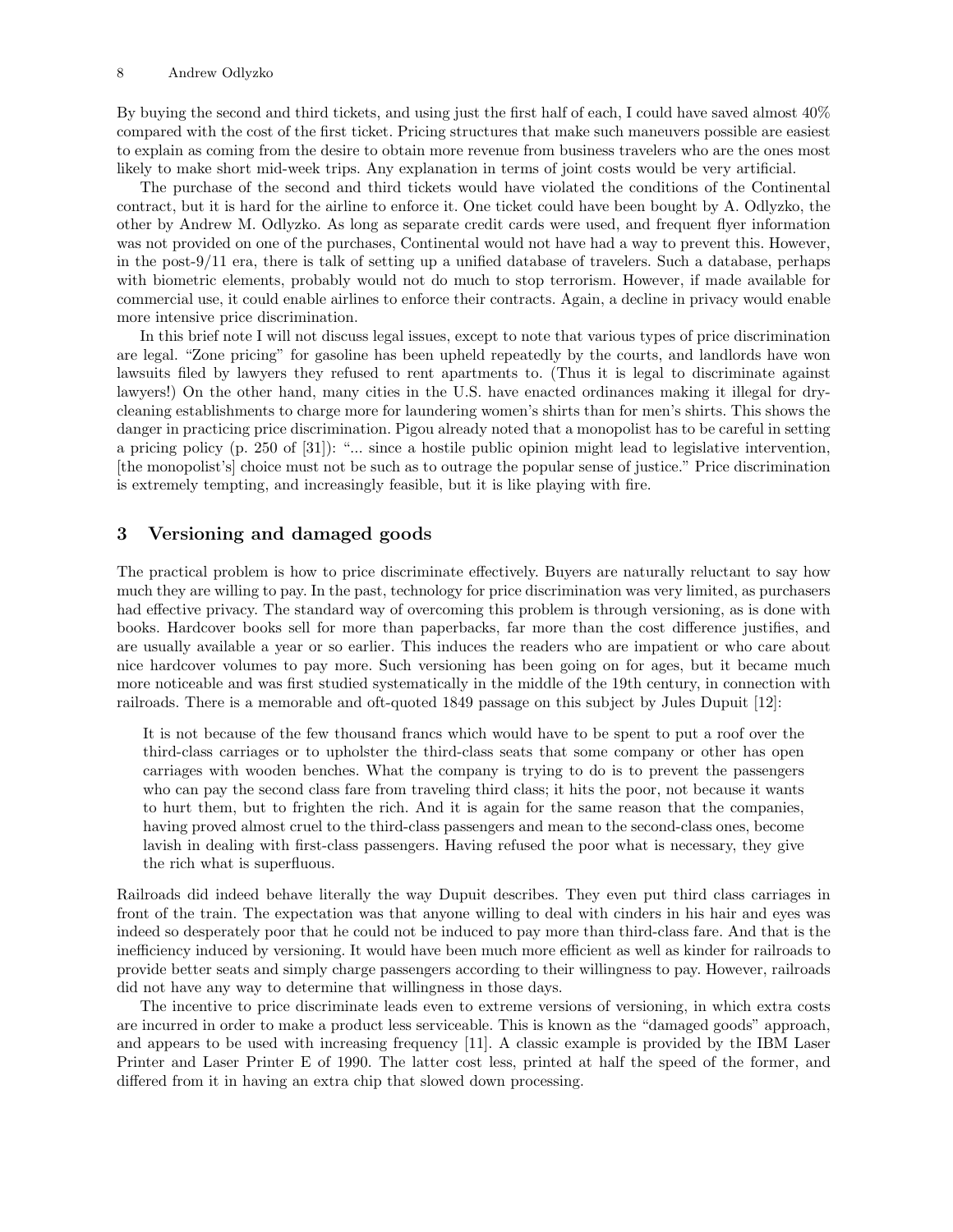Versioning, and especially "damaged goods" practices, incurs costs for buyers, or sellers, or both. One of the big gains from price discrimination would be the reduction of such waste. Instead of being cruel, mean, or lavish to various customers, sellers could just charge them what they are willing to pay. Daimler could save itself the expense of designing, manufacturing, and marketing the Maybach at \$300,000 each. Instead, it could simply charge that much for a much more modest Mercedes for the folks with really deep pockets. Of course, that would upset not just the basic pricing paradigm, but the bases of our social order, where expensive toys like the Maybach car play an important role in determining status. But the savings would be immense!

Even greater savings, in both money and lives, could be achieved through increased price discrimination in medicine.

# 4 The convergence of capitalism and communism

The most contentious pricing issue today is that of pharmaceuticals. Health care spending as a whole is rising rapidly, and spending on drugs is rising even more rapidly. There are complaints about Big Pharma's profits, about marketing of expensive drugs directly to the public, about special deals with physicians, etc. However, the most contentious issue is that prescription drugs tend to sell for far more in the U.S. than in other countries. Although no pharmaceutical company has admitted this publicly, the obvious rationale for this is that Americans are more affluent than inhabitants of most other countries, and able to pay more. This might appear fair to many, but unfortunately there is no consensus on what is fair. In particular, a defense of drug pricing in the business weekly Barron's elicited the following rejoinder from Congressman Bernie Sanders of Vermont [32]:

On average, for each dollar American consumers pay for prescription drugs, the Germans are paying 71 cents; the Swedes, 68 cents; the British, 65 cents; the French, 57 cents, and the Italians, 51 cents. Unfortunately, U.S. policy allows the pharmaceutical industry to maintain that price disparity. ... It's a moral outrage that Congress continues to allow millions of elderly and chronically ill Americans to suffer and die because they cannot afford the inflated prices charged for pharmaceuticals.

Thus we have the irony that the one declared Socialist in the United States Congress complains when pharmaceutical companies engage in one of the most socialist activities possible!

Bernie Sanders does have a point in that wealthy inhabitants outside the U.S. benefit from prices lower than those charged to his poor constituents. His concern about fairness and the industry's desire to maximize revenues could both be satisfied if pricing could be tailored to each individual, instead of being decided country by country. Thus the substantial erosion of privacy that would be involved in individualized pricing, depending on a person's ability to pay, could satisfy several goals.

The first part of the Communist motto, "from each according to his ability" applies exactly to what unfettered capitalism attempts to do. It tries to extract more from the rich because that is where the money is. (The goal is not the same as of the second part of the Communist motto, "to each according to his needs," though.) Moreover, both capitalism and Communism need to destroy privacy to achieve their aims. Now Communism has failed, and gone to the scrapheap of history. It simply could not deliver on its promises. Capitalism, on the other hand, survives and is generally thriving. However, it is not the unfettered capitalism of the late 19th century. While that capitalism did deliver the goods, it did so in ways that the public was not willing to tolerate. In particular, what really incensed the population was the price discrimination on railways. It offended the public sense of fairness. As a result, capitalism was tamed through government action.

#### 5 Fairness, behavioral economics, and railroads

The example in Section 2 shows the advantages of price discrimination in the standard economic model. Unfortunately this model ignores how people behave in practice.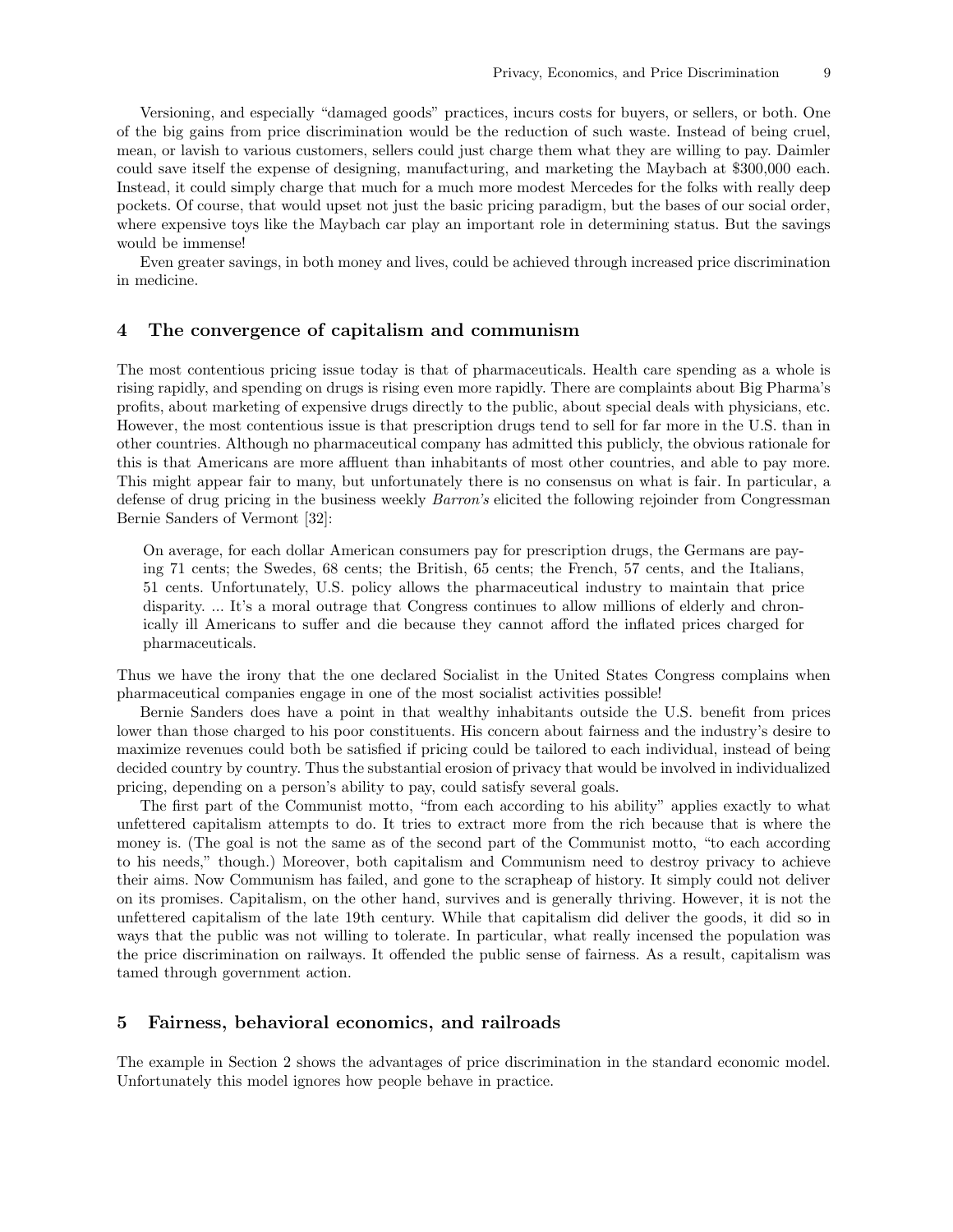As a simple example, consider Coca Cola and its experiments with vending machines that would vary prices depending on the temperature. When those experiments became public, they aroused an intensely negative reaction, and Coca Cola was forced to cancel them. In retrospect, Coca Cola's main problem was that news coverage always referred to its work as leading to vending machines that would raise prices in warm weather. Had it managed to control publicity and present its work as leading to machines that would lower prices in cold weather, it might have avoided the entire controversy. To an economist trained in the standard model, it is clear that it does not matter whether one sets a low reference price and raises it on special occasions, or whether one sets a high reference price and lowers it the rest of the time. However, for the public, there is a tremendous difference. That is why discounts are ubiquitous, while surcharges are rare.

Some of the most striking results in behavioral economics involve the sense of fairness, as in the "ultimatum game," in which human subjects tend to act against their own best interests, and attempt to be fair to others in a zero-sum situation. The importance of fairness for public policy was brought out initially and very convincingly by Zajac [41]. Fairness turns out to have been the key reason that railroad price discrimination was limited through political action a century ago. The next three sections deal with this experience.

The key reason for carefully studying 19th century railroads is that they represent a large scale experiment with price discrimination. Technology changes rapidly, but human nature does not. Thus we should be able to pick up hints on how the public will react to an intensive dose of differential pricing by looking at how their ancestors reacted.

We can also hope to learn how price discrimination might develop by observing how it developed on railroads. Researchers in economics and marketing have come up with models which show that even when price discrimination is feasible, it might not be to the advantage of the sellers to engage in it, since it could lead to more intense competition. However, those are the usual theoretical models, and so one has to worry about their applicability. As it turns out, railroads did not want to engage in price discrimination, but could not help getting drawn into it. That is likely to happen again in our future.

### 6 19th century railroad pricing revolution

The impact of the Internet on the economy has been compared to that of railroads in the 19th century (cf. [16, 27]). There are certainly many intriguing analogies. There are also noticeable differences. Perhaps the most important was that railroads were far larger (in comparison to the whole economy) than the Internet. Therefore in looking at the impact on society, it is better to compare railroads to all of IT [27].

Railroads were the dominant industry in the second half of the 19th century. By 1880, about \$4.6 billion had been invested in American railroads. This investment (accumulated over decades) came to about 40% of that year's GDP. (The comparable percentage of today's GDP would come to \$4 trillion.)

The railroad revolution led to a pricing revolution. The stimulus came from the incentives for price discrimination that railroad economics generated. Railroads required investments that were huge for that time. On the other hand, marginal costs were comparatively small. Even most of the operational costs (such as track maintenance) were largely independent of traffic volumes. Hence it was inexpensive to run extra trains or longer trains, with most of the additional revenue dropping straight to the bottom line. As an illustration of railroad economics in the early years of the industry, consider the statistics for British railroads for 1842 that are presented on p. 51 of [14]. The 55 lines in operation at that time cost almost \$300 million to build (compared to a national budget of about \$250 million per year, and a GDP of about \$2,500 million). Annual revenues of these railroads were \$35 million, of which \$10.6 million went to operating expenses, leaving \$24.4 as the operating margin. The financial margin of safety was not very high. Small changes in revenues produced large changes in profits. Of the 55 lines in operation, 7 were in bankruptcy or had been taken over by others after failing.

A major innovation that railroads introduced was to provide not just the basic network of rails, but a complete transportation service, involving their own stations, locomotives, and cars. This allowed them to price discriminate effectively. Because of the scale of investment that was required, they had enough market power to do this. Interestingly enough, the early expectations for railroads were that they would operate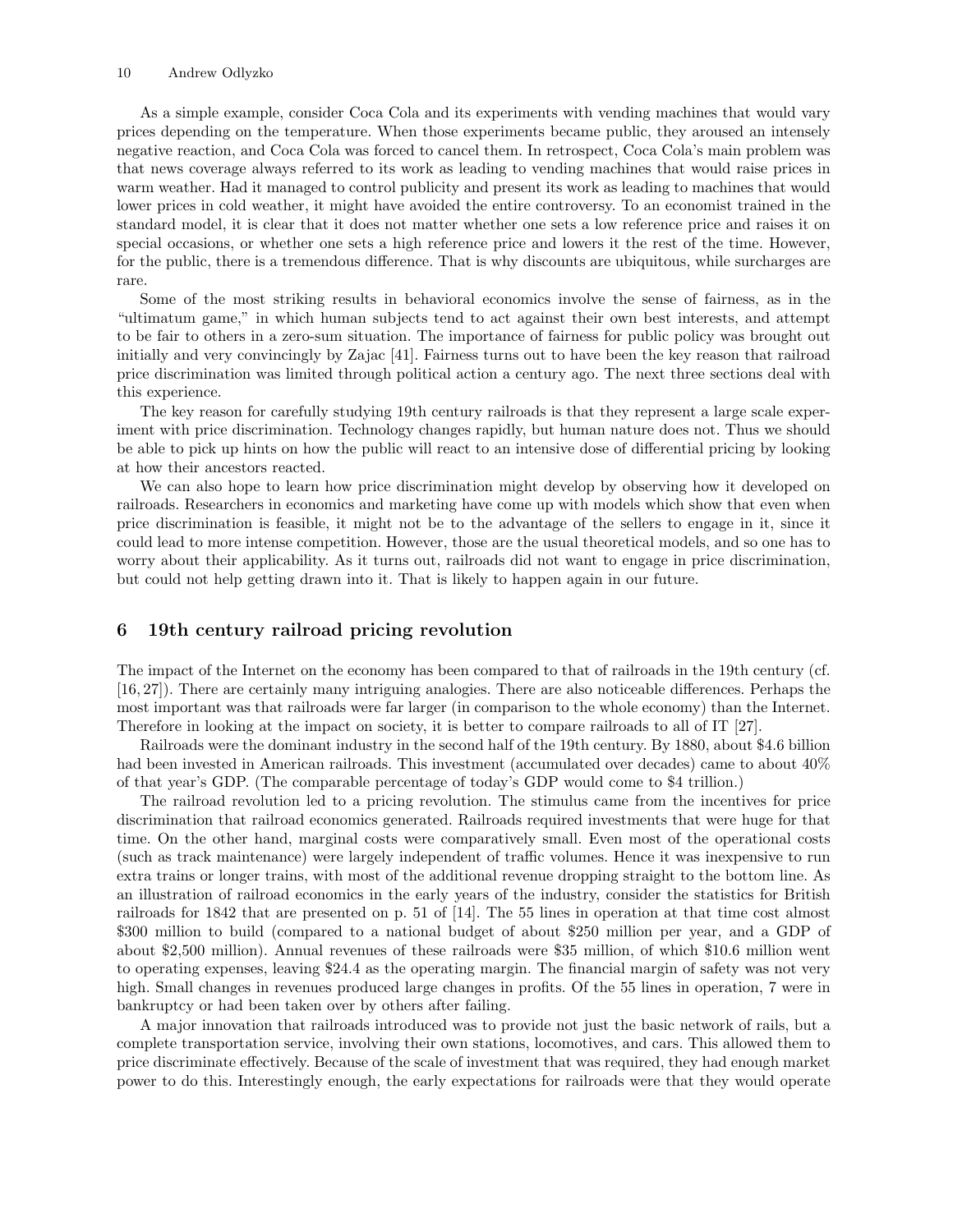the way turnpikes did, with customers providing their own cars and locomotives. There were technical reasons for such a change, as was predicted by some early observers (see [22]). However, it appears that the possibilities for price discrimination were also very important in inducing this transition [26]. Certainly price discrimination became one of the most noticeable features of railroad pricing.

19th century railroads did not have the information technologies that would allow for "frequent rider" programs. Neither did they have a "positive passenger identification" system, complete with governmentissued identification cards, that would allow them to sell non-transferable advance purchase tickets with Saturday night stay-over restrictions. What they did have were a variety of other tools for price discrimination, and they used them with abandon. Versioning was one of the main ones, as shown in the quote from Jules Dupuit earlier. There was also extensive personal discrimination. Passenger tickets in the U.S. were commonly bought from brokers, and varied widely in price.

While versioning worked reasonably well for passengers, it could not work for freight. Hence explicit price discrimination was the rule for freight from early days. This was carried out through complicated freight classifications, leading to confusion and complaints. There was plenty of scope for discriminatory dealing, with special deals for particular shippers. Charging more for short haul than long haul along the same line was prevalent. In some periods, cargo from New York to Salt Lake City was sent to San Francisco on trains that went through Salt Lake City, and then was shipped back to Salt Lake City as this saved money. Fans of "dynamic pricing" will find many of the features they advocate in 19th century freight rates, as well as others that are likely to be less appealing. The latter included rebates, including the infamous rebates that John D. Rockefeller, Sr., was able to collect even on his competitors' shipments. The market was dynamic, did not generate outsized profits, and, as discussed below, appeared to work very efficiently. However, it aroused great controversy.

# 7 19th century railroad pricing counterrevolution

The pricing revolution that accompanied the railroad era generated a counterrevolution. This counterrevolution appears to have been most intense in the United States, although there was a similar movement in Britain [27]. (Other countries were affected much less, because of heavy government involvement in their railroads.)

Railroads were initially welcomed very warmly. However, with time they became probably the most hated institutions in the country. Their popular image is conveyed by a quote from the conclusion of Frank Norris' famous novel, The Octopus: A Story of California:

The drama was over. The fight of Ranch and Railroad had been wrought out to its dreadful close. ... Yes, the Railroad had prevailed. The ranchers had been seized in the tentacles of the octopus; the iniquitous burden of extortionate freight rates had been imposed like a yoke of iron.

It is only a slight exaggeration to say that in the United States, the politics of the last third of the 19th century were dominated by a revolt against railroad pricing. That was certainly the focus of the Grange and other populist movements. Moreover, it was not just the farmers and the poor who were rebelling. The Chicago Board of Trade, for example, was concerned about its city being handicapped by rates for transport to New York that were higher than those from Milwaukee, even though trains from Milwaukee went through Chicago [36]. Many other powerful commercial interests were also interested in controlling railroad pricing. After intense agitation and unsuccessful attempts at regulating railroads at the state level, political action moved to the federal government. It eventually resulted in the Interstate Commerce Act of 1887, the first serious federal regulation of private business. It took many years of court cases for this act and the Interstate Commerce Commission (ICC) that it set up to become effective. In the end, though, it did revamp railroad pricing. What caused it to be set up, and what was its mission? In the words of Alfred Chandler, Jr., the preeminent business historian of the railroads [7],

The demands that brought the first permanent regulatory commission to the United States resulted directly from the railroads' discriminatory pricing policies.

An earlier writer explained in more detail what the objections were [17]: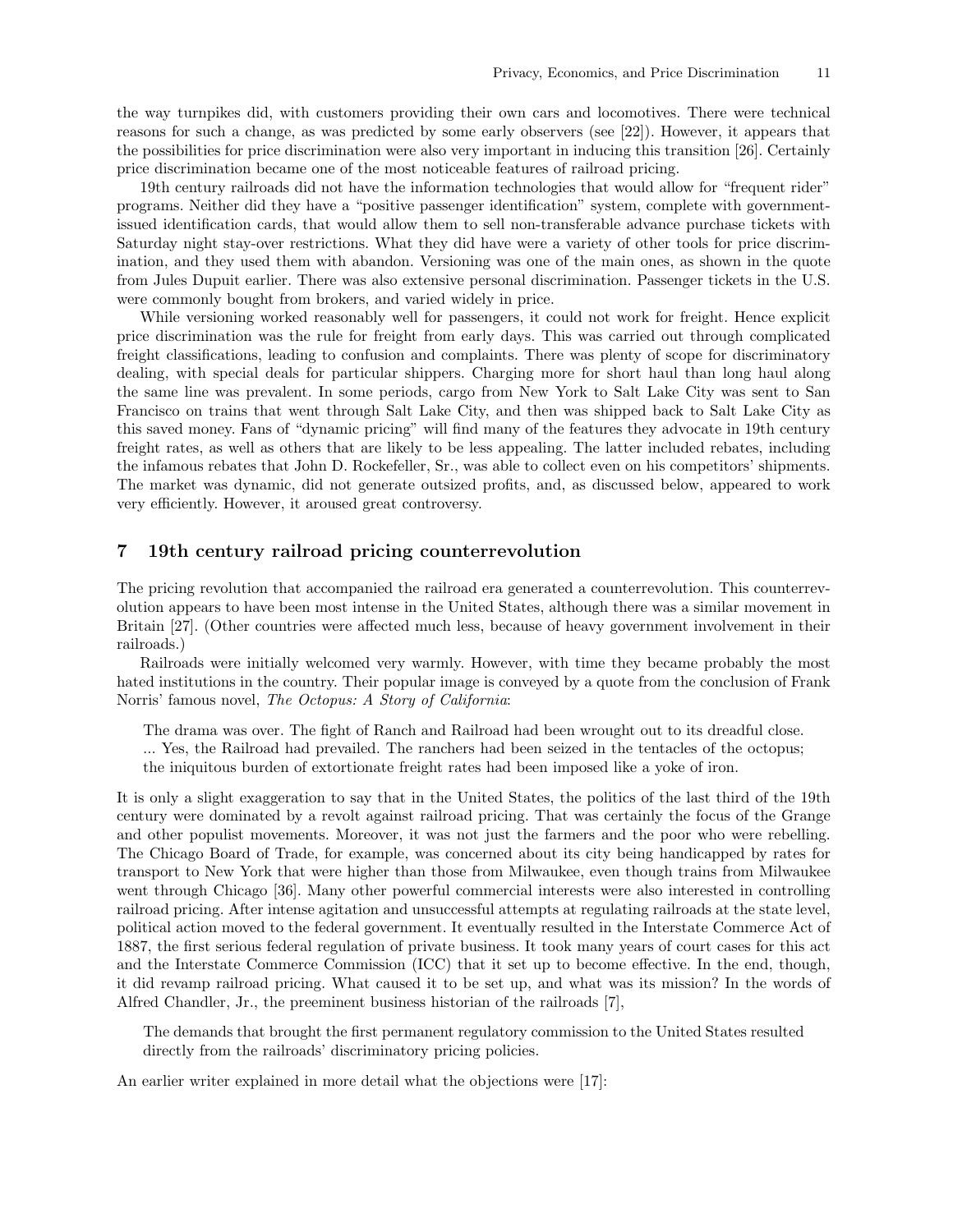But the fact that the charges are so low does not make differences in charge bear any less severely upon business. A difference of five cents per bushel in the charge for transporting wheat a thousand miles is a small matter, taken by itself. It would be weeks before it would make a difference of one cent to the individual consumer of bread. But if a railroad makes this reduction for one miller, and not another, it will be enough to drive the latter out of business.

The pervasive price discrimination by railroads was undermining the moral legitimacy of capitalism. Unequal treatment in an opaque environment raised questions whether success was being achieved by one's merit, or through corrupt deals (as in the "crony capitalism" that many countries are accused of harboring today).

Congress did eventually respond to these concerns. The initial (and most important) sections of the Interstate Commerce Act of 1887 can be summarized as follows:

(1) Rates to be "just and reasonable'

- (2) Personal discrimination forbidden
- (3) "Undue or unreasonable preference" forbidden
- (4) Charging more for short than long haul on same line forbidden
- (5) Pooling forbidden
- (6) Rates to be published
- (7) Impediments to continuous travel of freight forbidden

The remaining dozen or so sections were concerned primarily with administrative matters (setting up the ICC, determining procedures and penalties, and so on).

There are several remarkable features to the above summary of the Interstate Commerce Act. Only one section deals with the level of pricing. Moreover, it is vague, and basically just restates what was already an obligation of railroads as common carriers under common law, ordinary statutes, as well as the railroad charters. Of the other 6 main sections, all but one limit discrimination and "dynamic pricing."

It is now widely accepted that the passage of the Interstate Commerce Act of 1887 was not a pure triumph of the populist movement and its allies in the anti-railroad camp. The railway industry largely decided that regulation was in its best interests and acquiesed in and even encouraged government involvement. This is often portrayed as the insidious capture of the regulators by the industry they regulate (see, for example, [19]). There is certainly much evidence to support this view. For example, a modern description of the Elkins Act of 1903 says that [22]

By 1903 it had become apparent that the law relating to personal discrimination and rebating needed strengthening. The carriers themselves sponsored legislation of this sort because they were losing revenue as a result of the widespread discrimination and departure from published rates. Yet they were unable to stop the practice without the aid of the government.

(Many more examples from contemporary sources are cited in [29].) The railroads were clearly using regulation to limit competition. Before, even while they were exploiting their customers, they were also engaged in cutthroat competition that brought many of them to ruin. Government intervention stabilized the industry. Yet this was not a simple subversion of the regulatory process. Railroads' customers did get something they cared deeply about. To be more precise, those customers got much of half of what they had been asking for, namely reasonably simple, predictable, and seemingly fair prices. What they did not get was their other demand, namely lower prices. Figure 1-1 on p. 12 of [22] and the graphs in [27] show the average revenue collected by U.S. railroads per ton-mile of freight carried. This average was dropping rapidly in the 1870s and 1880s, during the period of most intense anti-railroad agitation, and then levelled off in the late 1890s, when regulation was at last becoming most effective.

Although average prices stopped decreasing, anti-railroad agitation decreased. As often happens, it was not the level of charges, but how those charges were imposed, that mattered.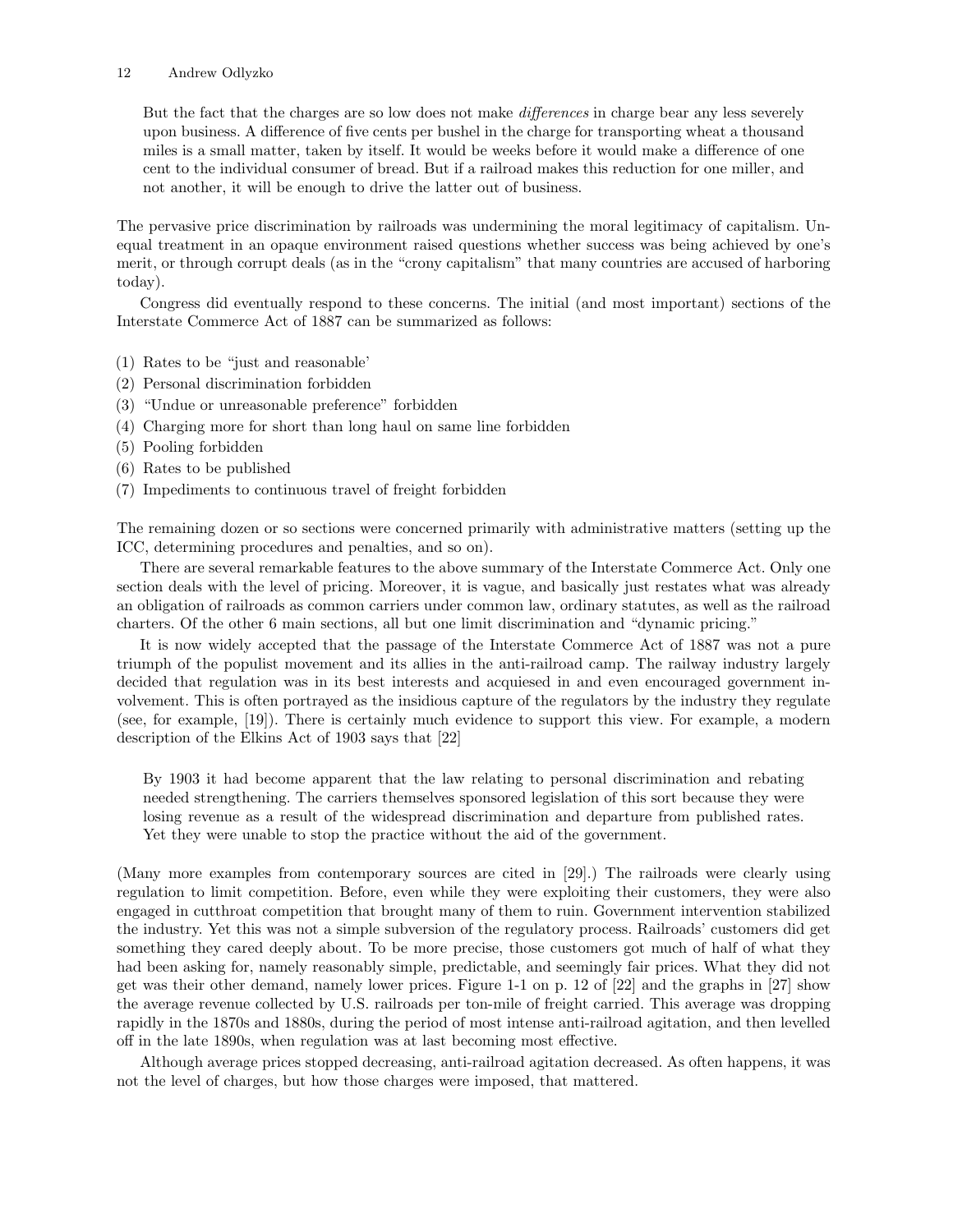# 8 Transportation regulation and deregulation and general observations on pricing

Regulation did not reduce average prices, and may even have served to raise them. On the other hand, it did lead to simpler pricing. However, it was not truly simple pricing. The economic logic of price discrimination was too powerful to overcome. Some 19th century reformers argued that it might be acceptable to allow railroads to gouge passengers any way they wished, but that freight fares should be simple and fair, since those were crucial to the smooth functioning of the economy. Yet, ironically, it was only passenger fares that were truly simplified. Most countries settled on a fixed rate per mile (or kilometer, ...), different for each class, with some special excursion, weekend, commuter, and other fares.

While simple passenger pricing did emerge from the protest movements, price discrimination for freight remained. Personal discrimination (charging different prices for the same service to different customers) was greatly reduced, although there remained various vestiges of it, for example in different charges for different localities. However, the incentives to charge more for transport of more valuable cargo were apparently too strong to be ignored. The difference was that this practice was codified, and was subject to extensive government regulation. Political attacks on railroads were replaced by regulatory and judicial hearings, with millions of pages of filings.

The rigidities and inefficiencies of the railroad regulatory regime (which was extended to truck transportation in the U.S.) grew to an absurd extent. By one estimate there were over 43 trillion rates on file with the Interstate Commerce Commission in the 1960s. It was almost a miracle when two rate clerks would come up with the same prices for any complicated quotes. A large body of experts in setting, verifying, and challenging transportation rates developed, and they found plenty of jobs at carriers, customers, and specialized consulting firms. The inefficiencies of the system (which included fleets of trucks running empty half of the time, and transportation companies whose only substantial assets were federal trucking licenses) led to push for reform, and a freeing of the markets. The deregulation of the late 1970s and early 1980s swept most of the regulatory system away. The government, prodded by reformers, decided that there was enough competition between railroads, trucks, airlines, pipelines, barge lines, and other carriers to let a relatively free market operate. There is still some government oversight (through the Surface Transportation Board) to prevent extreme cases of carriers exercising market power, but it is far more limited than before.

The general assessment among experts who have studied the effects of deregulation is that it has been a great success. Average prices have fallen in all industries. For example, inflation-adjusted rail rates are down 45% since 1984 [35]. Yet not everybody is happy. The public sense of fairness is offended by findings such as that on railroads, "captive shippers commonly pay rates 20% higher than shippers with competitive alternatives" [35].

Railroad freight rates are invisible to the general population. On the other hand, airline fares are a frequent topic for conversation and complaints. There is extensive statistical evidence that deregulation has been a success. Even though technological progress is slow, average fares are down, planes are flying fuller than before, and seats are usually available even at the last minute. However, what the public talks about is unhappiness with the bewildering variety of constantly changing fares, travel restrictions, fares to an intermediate city costing more than to a more distant one (even when one flies on the same plane), and so on.

Airline yield management is spreading to trains, hotels, and even golf courses. This is not applauded by the public. A story about the privatization of British railroads spent as much time discussing the annoying pricing structure that is evolving as the lower quality of service [9]:

But perhaps the most baffling aspect of British rail travel is the price. ... Fare structures have become a tangle of elusive discounts and incentives for early booking that have widened the gap between standard and first class passengers – but probably united them in complaining about poor service.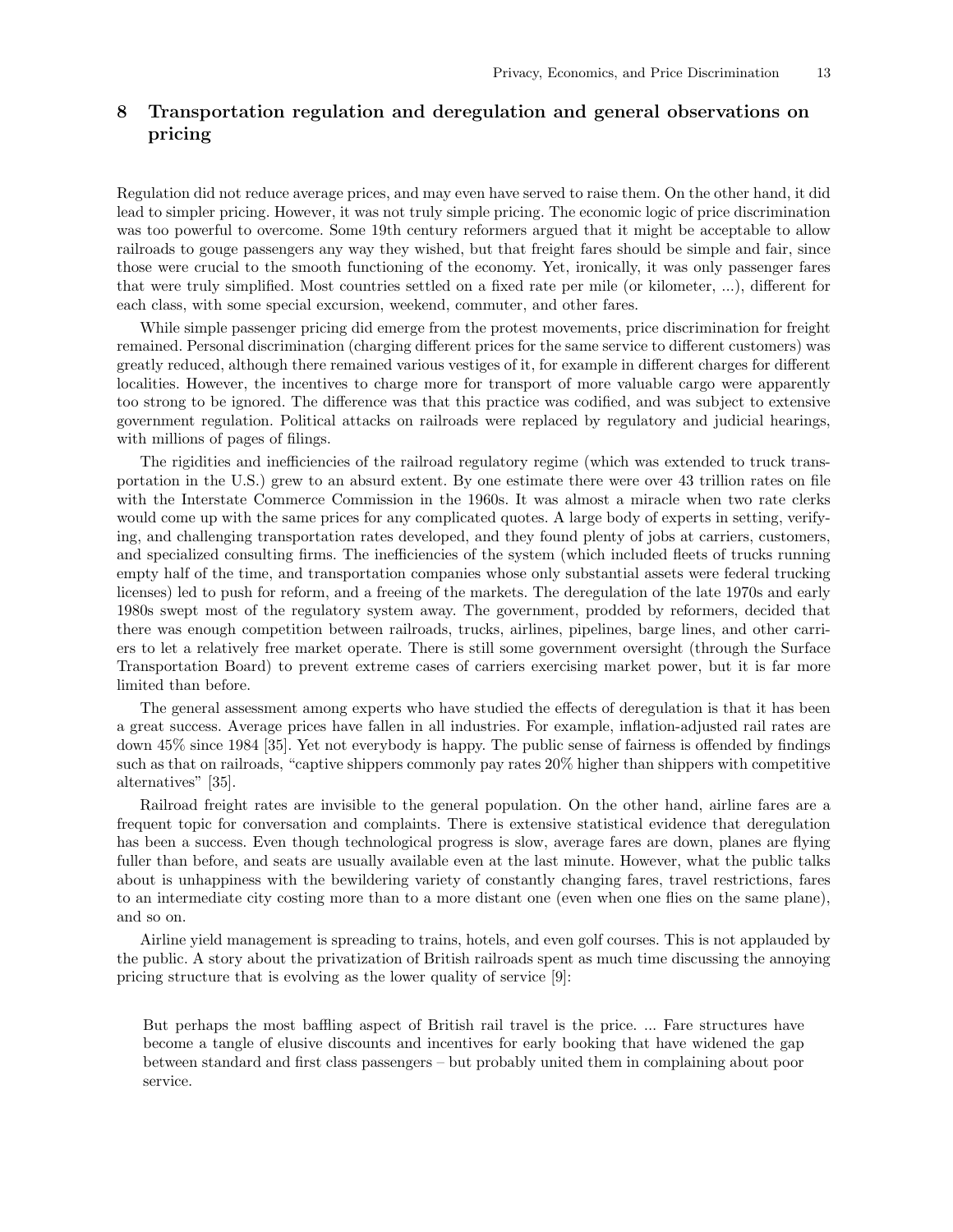## 9 Overt or covert price discrimination?

The incentives to price discriminate are growing, while the means to price discriminate are exploding, as technologies erode privacy and enable more sophisticated controls. Therefore enterprises will likely be pulled towards differential pricing. It may not lead to greater profits, but the experience of the railroads in the 19th century suggests that the competitive dynamic of the marketplace will not allow them to refrain from trying. Will their customers accept overt price discrimination? The business world operates that way, with extensive use of differential pricing. Perhaps individuals in their private lives will also learn to live with it. As the economy evolves, our discretionary incomes grow, and people may accept that purchasing is a game. Harrah's casino has developed an advanced information system it uses to motivate its customers to spend at Harrah's. It relies on detailed information about each customer, and incentives tailored to each one [5]. At least some customers appear to accept this well:

[One customer] says she's not put off by Harrah's "Pavlovian" marketing. "A gimmick to get me to spend more money?" she asks rhetorically. "Why of course it is."

However, it is more likely that, when subjected to a constant barrage of differential pricing, people would do what they did a century ago, and rebel. Certainly their reactions to variable pricing by Amazon.com or Coca Cola do not suggest any greater tolerance than their ancestors had shown. Pigou's warning (Section 2) to sellers about legislative intervention is likely to be still valid. Therefore the best strategy for sellers will be to hide their differential pricing.

### 10 The many ways to skin a cat, or how to hide price discrimination

How does one conceal price discrimination? The basic way is to avoid simple cash pricing. Make an offer where the price is a combination of cash and frequent flyer miles, say. Make individualized offers that supposedly reflect the prospective purchasers' past dealings with you. There are many variations, and they are already being tried in the marketplace.

There are also several systematic ways to practice hidden forms of price discrimination, based on bundling. The main reason bundling is practiced so widely is that it allows sellers to take advantage of uneven preferences among buyers for the goods in the bundle. (For references to the extensive literature on bundling, see [13].) Thus bundling serves the same purpose as explicit price discrimination in reducing consumer surplus. Consider an example of site licensing, which is really a form of bundling. Suppose Alice has a software package to sell, and a company she would like to sell it to. Of the company's 1000 employees, 900 have no interest in Alice's program, 10 of them are willing (or their bosses are willing) to pay \$10 apiece, 10 are willing to pay \$20 apiece, and so on at each \$10 price break, up to 10 who are willing to pay \$100 apiece for the program. If Alice knows these valuations, and has to sell to individuals at a fixed price, the optimal choice for her is to charge either \$50 or \$60 for her package. In either case she will get \$3,000. However, the collective valuation of all the employees in this company is \$5,500, so she should be able to sell the package for unlimited use by every one of the 1,000 employees for \$5,500. Thus by selling a site license, Alice will actually do as well as if she could charge each individual that person's valuation for her package. At the same time, she will appear to be offering the company a bargain. The package, which might sell to individuals outside for \$50 per copy or more, will be available at a cost per eligible employee of just \$5.50.

The conclusion is that there are ways to achieve the same ends as explicit price discrimination without appearing to do so. Furthermore, methods such as site licensing have additional advantages, such as increased usage and network effects. A brief summary is given in [25].

## 11 Conclusions

The general conclusion is that in the Internet environment, the incentives towards price discrimination and the ability to price discriminate will be growing. Sellers will be increasingly tempted to engage in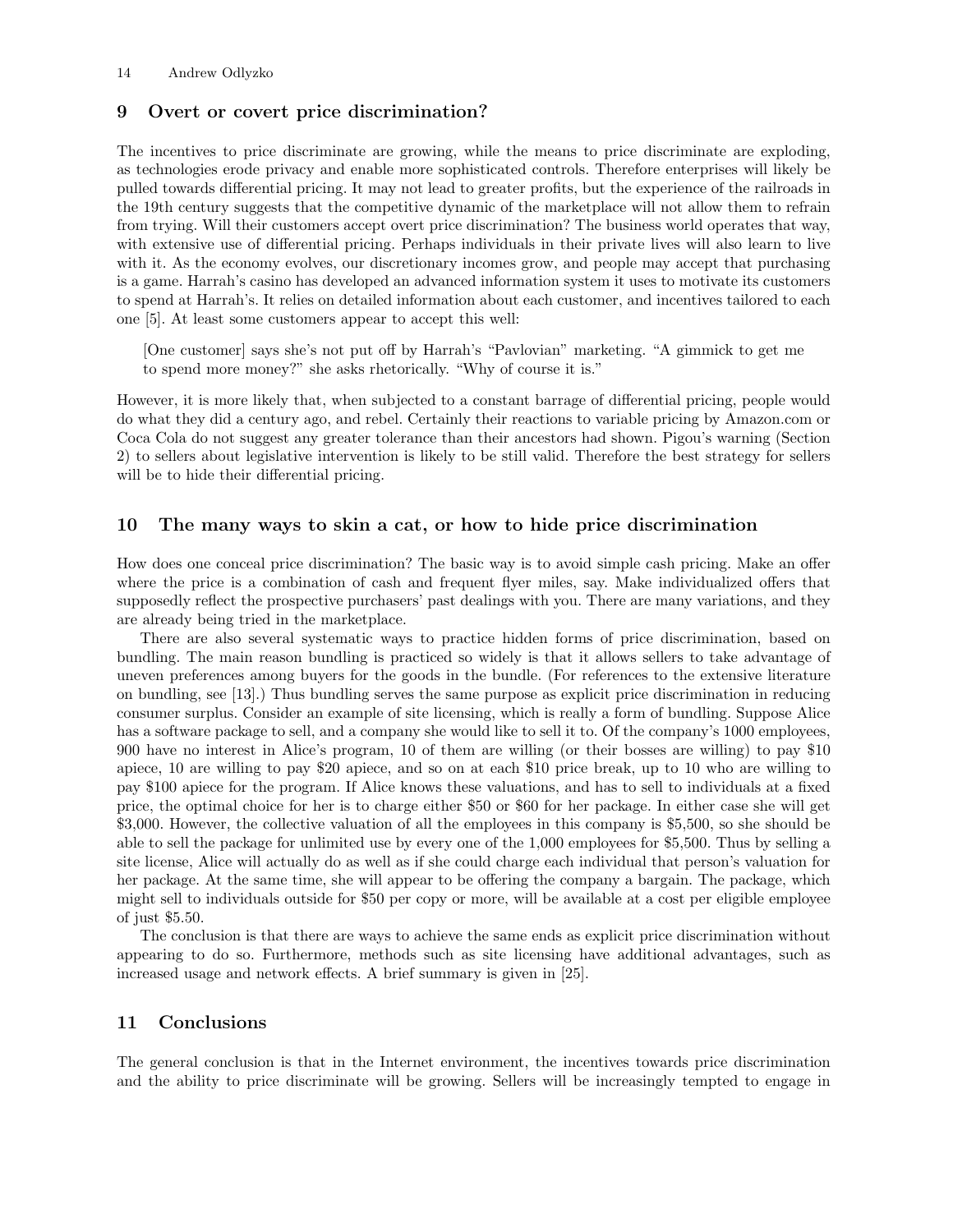differential pricing. However, such practices are fraught with danger, since the public is likely to resent them intensely. Therefore the stress is likely to be on finding ways to hide price discrimination. This means that techniques such as DRM are likely to be used only in mild forms, and instead preference will be given for various bundling strategies, especially personalized bundles. However, privacy will continue to erode, since intimate knowledge of consumer preferences and willingness to pay will be of advantage in creating those bundles, and will often provide crucial competitive advantage to sellers.

Governments are likely to play an increasing role in pricing. The temptation for companies to push their differential pricing to the extremes of public acceptability is likely to lead to sufficiently negative reactions from time to time that governments will get involved in setting rules. Moreover, since prices in an an environment of low marginal costs will be seen to be almost completely arbitrary, there will be a temptation for the public to demand regulation. Governments are also likely to continue playing an ambiguous role, in order to protect the welfare-enhancing effects of price discrimination. Thus on balance we should not expect governments to protect privacy. The most they are likely to do is to set rules on how private information can be used in setting differential prices (as they already do in insurance, for example).

In general, the economic advantages of price discrimination are and are likely to remain in direct conflict with public dislike of such practices. Hence it is not likely that there will be an easy resolution to the problem, and privacy erosion and differential pricing will continue to be contentious public issues.

# References

- 1. K. Albrecht. Caspian: Consumers against supermarket privacy invasion and numbering. Web site,  $\langle \frac{http://www.nocards.org}{...}$
- 2. R. Anderson. Cryptology and competition policy Issues with 'trusted computing'. 2003. Available at  $\langle \text{http://www.cpppe.umd.edu/rhsmith3/agenda.htm.} \rangle$ .
- 3. A. Barrionuevo. Secret formulas set the prices for gasoline. Wall Street J., March 20, 2000.
- 4. C. Bayers. Capitalist econstruction. Wired, March 2000. Available at  $\langle \text{http://www.wired.com/wired/archive/}$  $8.03/markets.html$ .
- 5. A. Binkley. Casino chain mines data on gamblers, and strikes pay dirt with low-rollers. Wall Street J., May 4, 2000.
- 6. D. Brin. The Transparent Society. Perseus Publishing, 1998.
- 7. A. Chandler, Jr. The Railroads, the Nation's First Big Business: Sources and Readings. Harcourt, Brace, & World, 1965.
- 8. K. S. Corts. On the competitive effects of price-matching policies. Intern. J. Industrial Organization, 15:283– 299, 1996.
- 9. A. Cowell. Service slips, fares baffle on British trains. New York Times, May 28, 2000.
- 10. J. B. DeLong and A. M. Froomkin. Speculative microeconomics for tomorrow's economy. In B. Kahin and H. R. Varian, editors, Internet Publishing and Beyond: The Economics of Digital Information and Intellectual Property, pages 6–44. MIT Press, 2000. A 1997 draft, entitled "The next economy?", is available at hhttp://www.law.miami.edu/∼froomkin/articles/newecon.htmi.
- 11. R. J. Deneckere and R. P. McAfee. Damaged goods. J. Economics and Management Strategy, 5(2):149–174, 1966.
- 12. R. B. Ekelund. Price discrimination and product differentiation in economic theory: an early analysis. *Quarterly* Journal of Economics, 84:268–278, 1970.
- 13. P. C. Fishburn, A. M. Odlyzko, and R. C. Siders. Fixed fee versus unit pricing for information goods: competition, equilibria, and price wars. First Monday, 2(7), July 1997.  $\langle$ http://www.firstmonday.org/ $\rangle$ .
- 14. W. Galt. Railway Reform: Its Expediency and Practicality Considered. With a Copious Appendix, ... Pelham Richardson, 3rd edition, 1844.
- 15. S. Garfinkel. Database Nation: The Death of Privacy in the 21st Century. O'Reilly & Associates, 2000.
- 16. J. S. Gordon. The golden spike. Forbes ASAP, February 21, 2000.
- 17. A. T. Hadley. Railroad Transportation: Its History and its Laws. G. P. Putnam's Sons, 1885.
- 18. P. Huber. Two cheers for price discrimination. Forbes, September 27, 1993.
- 19. G. Kolko. Railroads and Regulation, 1877-1916. Princeton Univ. Press, 1965.
- 20. T. Lester. The reinvention of privacy. The Atlantic Monthly, 287(3):27–39, March 2001.
- 21. M. E. Levine. Price discrimination without market power. Yale Journal on Regulation, 19:1–36, Winter 2002. Preliminary version available at  $\langle$ http://www.law.harvard.edu/programs/olin\_center/papers/276 levine.htm $\rangle$ .